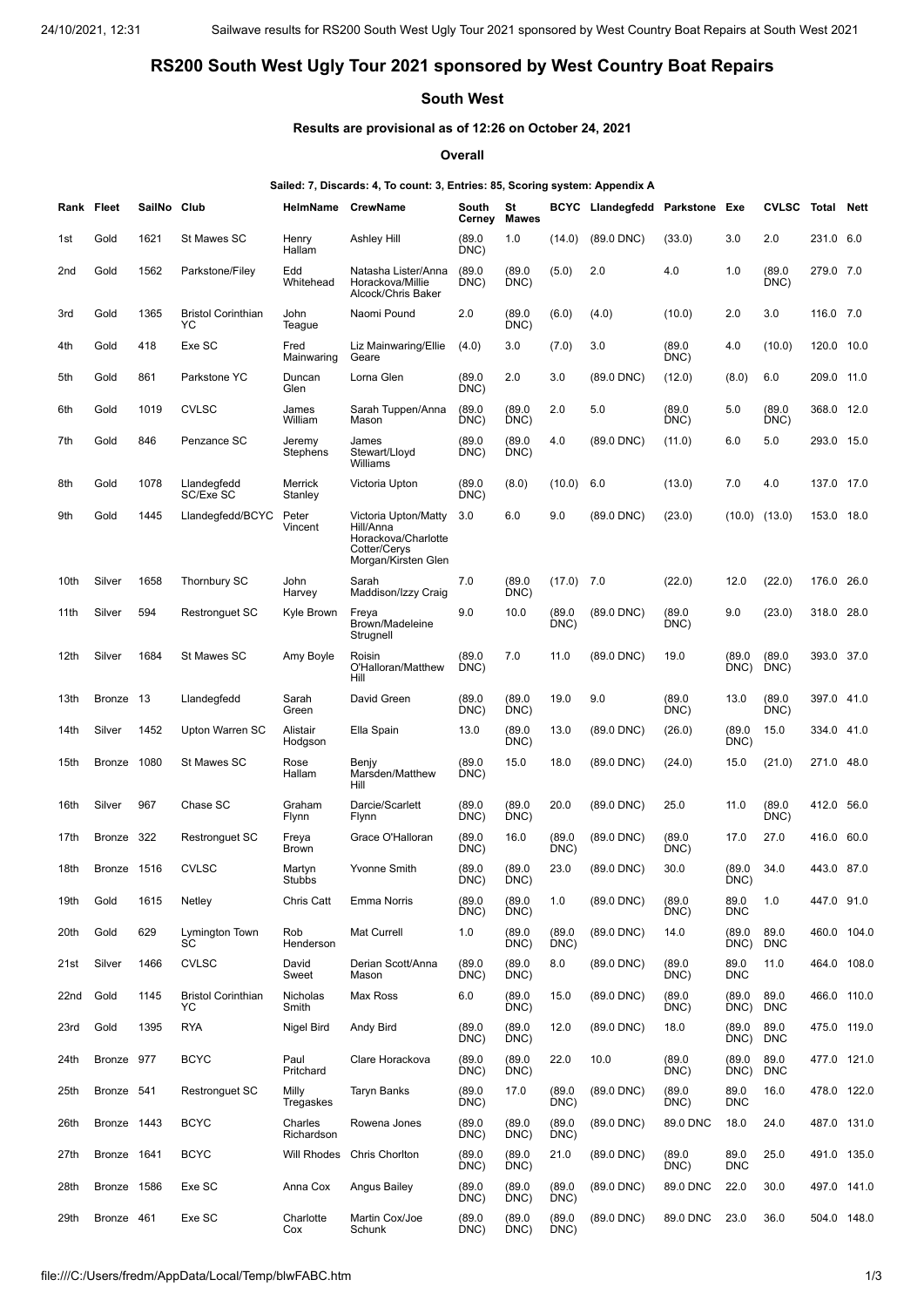24/10/2021, 12:31 Sailwave results for RS200 South West Ugly Tour 2021 sponsored by West Country Boat Repairs at South West 2021

|      | Rank Fleet    | SailNo Club |                                 | HelmName CrewName      |                                 | South<br>Cerney | St<br><b>Mawes</b> | BCYC           | Llandegfedd Parkstone Exe |                |                    | <b>CVLSC</b>       | Total       | Nett        |
|------|---------------|-------------|---------------------------------|------------------------|---------------------------------|-----------------|--------------------|----------------|---------------------------|----------------|--------------------|--------------------|-------------|-------------|
| 30th | Gold          | 985         | <b>Burnham Sailing</b><br>Club  | <b>Flynn</b><br>Davies | <b>Holly Dabson</b>             | (89.0)<br>DNC)  | (89.0)<br>DNC)     | (89.0)<br>DNC) | (89.0 DNC)                | 1.0            | 89.0<br><b>DNC</b> | 89.0<br><b>DNC</b> | 535.0       | 179.0       |
| 31st | Gold          | 1690        | <b>Bristol Corinthian</b><br>YC | Ryan Bush              | <b>Chris Baker</b>              | (89.0)<br>DNC)  | (89.0)<br>DNC)     | (89.0)<br>DNC) | 1.0                       | (89.0)<br>DNC) | 89.0<br><b>DNC</b> | 89.0<br><b>DNC</b> |             | 535.0 179.0 |
| 32nd | Gold          | 1647        | Parkstone Yacht<br>Club         | Richard<br>Edwards     | Lila Edwards                    | (89.0)<br>DNC)  | (89.0<br>DNC)      | (89.0)<br>DNC) | $(89.0$ DNC)              | 2.0            | 89.0<br><b>DNC</b> | 89.0<br><b>DNC</b> |             | 536.0 180.0 |
| 33rd | Gold          | 1215        | <b>WCSS</b>                     | Murray<br>Hampshire    | Phoebe Warren                   | (89.0)<br>DNC)  | (89.0)<br>DNC)     | (89.0)<br>DNC) | $(89.0$ DNC $)$           | 3.0            | 89.0<br><b>DNC</b> | 89.0<br><b>DNC</b> | 537.0       | 181.0       |
| 34th | Gold          | 281         | <b>Restronguet SC</b>           | Charlie<br>Ellse       | Benno                           | (89.0)<br>DNC)  | 4.0                | (89.0)<br>DNC) | (89.0 DNC)                | (89.0<br>DNC)  | 89.0<br><b>DNC</b> | 89.0<br><b>DNC</b> | 538.0       | 182.0       |
| 35th | Gold          | 1652        | Parkstone YC                    | <b>Will Storey</b>     | Kate Allam                      | (89.0)<br>DNC)  | (89.0)<br>DNC)     | (89.0)<br>DNC) | $(89.0$ DNC $)$           | 5.0            | 89.0<br><b>DNC</b> | 89.0<br><b>DNC</b> | 539.0       | 183.0       |
| 36th | Gold          | 1617        | RSC/QMSC                        | <b>Alex Curtis</b>     | Raffi Gracie                    | (89.0)<br>DNC)  | 5.0                | (89.0)<br>DNC) | $(89.0$ DNC $)$           | (89.0)<br>DNC) | 89.0<br><b>DNC</b> | 89.0<br><b>DNC</b> |             | 539.0 183.0 |
| 37th | Gold          | 1069        | <b>RDNBYC</b>                   | Isaac<br>Marsh         | Fresh Abendstern                | 5.0             | (89.0)<br>DNC)     | (89.0)<br>DNC) | $(89.0$ DNC $)$           | (89.0)<br>DNC) | 89.0<br><b>DNC</b> | 89.0<br><b>DNC</b> | 539.0       | 183.0       |
| 38th | Gold          | 16          | Pevensey Bay<br>Sailing Club    | Chris<br>Webber        | Nicola Webber                   | (89.0)<br>DNC)  | (89.0)<br>DNC)     | (89.0)<br>DNC) | $(89.0$ DNC $)$           | 6.0            | 89.0<br><b>DNC</b> | 89.0<br><b>DNC</b> | 540.0       | 184.0       |
| 39th | Gold          | 1308        | Cardiff Bay                     | Mark<br>Oakey          | <b>Jess Smith</b>               | (89.0)<br>DNC)  | (89.0)<br>DNC)     | (89.0)<br>DNC) | $(89.0$ DNC)              | 89.0 DNC       | 89.0<br><b>DNC</b> | 7.0                | 541.0 185.0 |             |
| 40th | Gold          | 1722        | Poole Yacht Club                | Morgan<br>Peach        | Amy Sparks                      | (89.0)<br>DNC)  | (89.0)<br>DNC)     | (89.0)<br>DNC) | $(89.0$ DNC $)$           | 7.0            | 89.0<br><b>DNC</b> | 89.0<br><b>DNC</b> | 541.0       | 185.0       |
| 41st | Gold          | 960         | <b>CVLSC</b>                    | Nick<br>Martindale     | Christi Brasher                 | (89.0)<br>DNC)  | (89.0)<br>DNC)     | (89.0)<br>DNC) | (89.0 DNC)                | 89.0 DNC       | 89.0<br><b>DNC</b> | 8.0                | 542.0       | 186.0       |
| 42nd | Gold          | 1603        | Netley                          | lan Martin             | Chris catt                      | (89.0)<br>DNC)  | (89.0<br>DNC)      | (89.0)<br>DNC) | (89.0 DNC)                | 8.0            | 89.0<br><b>DNC</b> | 89.0<br><b>DNC</b> | 542.0       | 186.0       |
| 43rd | Silver        | 1445        | Llandegfedd SC                  | David<br>Jarrett       |                                 | (89.0)<br>DNC)  | (89.0)<br>DNC)     | (89.0)<br>DNC) | 8.0                       | (89.0<br>DNC)  | 89.0<br><b>DNC</b> | 89.0<br><b>DNC</b> | 542.0       | 186.0       |
| 44th | Bronze        | 407         | South Cerney SC                 | Fran Neale             | <b>Richard Burton</b>           | 8.0             | (89.0)<br>DNC)     | (89.0)<br>DNC) | (89.0 DNC)                | (89.0)<br>DNC) | 89.0<br><b>DNC</b> | 89.0<br><b>DNC</b> | 542.0       | 186.0       |
| 45th | Gold          | 1289        | Cotswold SC                     | Cliff<br>Millimer      | <b>Bec Millimer</b>             | (89.0)<br>DNC)  | (89.0)<br>DNC)     | (89.0)<br>DNC) | (89.0 DNC)                | 89.0 DNC       | 89.0<br><b>DNC</b> | 9.0                | 543.0       | 187.0       |
| 46th | Gold          | 920         | Parkstone/Middle<br>Nene        | Oli Aldridge           | Phoebe Connellan                | (89.0)<br>DNC)  | (89.0)<br>DNC)     | (89.0)<br>DNC) | $(89.0$ DNC $)$           | 9.0            | 89.0<br><b>DNC</b> | 89.0<br><b>DNC</b> |             | 543.0 187.0 |
| 47th | Silver        | 386         | <b>Restronguet SC</b>           | Daniel<br>Tregaskes    | Polly Tregaskes                 | (89.0)<br>DNC)  | 9.0                | (89.0)<br>DNC) | $(89.0$ DNC $)$           | (89.0)<br>DNC) | 89.0<br><b>DNC</b> | 89.0<br><b>DNC</b> | 543.0       | 187.0       |
| 48th | <b>Bronze</b> | 909         | South Cerney SC                 | Jack<br>Vincent        | Ben McLaughlin                  | 10.0            | (89.0)<br>DNC)     | (89.0)<br>DNC) | (89.0 DNC)                | (89.0<br>DNC)  | 89.0<br><b>DNC</b> | 89.0<br><b>DNC</b> | 544.0       | 188.0       |
| 49th | Bronze        | 1027        | Llandegfedd SC                  | <b>Tom Willett</b>     |                                 | (89.0)<br>DNC)  | (89.0)<br>DNC)     | (89.0)<br>DNC) | 11.0                      | (89.0)<br>DNC) | 89.0<br><b>DNC</b> | 89.0<br><b>DNC</b> | 545.0 189.0 |             |
| 50th | Bronze 1066   |             |                                 | Campbell<br>Manzoni    | Amy Sanderson                   | (89.0)<br>DNC)  | 11.0               | (89.0)<br>DNC) | (89.0 DNC)                | (89.0)<br>DNC) | 89.0<br><b>DNC</b> | 89.0<br>DNC        |             | 545.0 189.0 |
| 51st | Bronze 1381   |             | South Cerney SC                 | <b>Bill Gribble</b>    | Nicola Barett                   | 11.0            | (89.0)<br>DNC)     | (89.0)<br>DNC) | (89.0 DNC)                | (89.0)<br>DNC) | 89.0<br><b>DNC</b> | 89.0<br><b>DNC</b> |             | 545.0 189.0 |
| 52nd | Silver        | 379         | Thornbury                       | Nick Smith             | Hannah Metcalfe-<br>Smith       | (89.0)<br>DNC)  | (89.0)<br>DNC)     | (89.0)<br>DNC) | (89.0 DNC)                | 89.0 DNC       | 89.0<br><b>DNC</b> | 12.0               |             | 546.0 190.0 |
| 53rd | Bronze 586    |             | Llandegfedd SC                  | Alicia Biggs           |                                 | (89.0)<br>DNC)  | (89.0)<br>DNC)     | (89.0)<br>DNC) | 12.0                      | (89.0)<br>DNC) | 89.0<br><b>DNC</b> | 89.0<br><b>DNC</b> |             | 546.0 190.0 |
| 54th | Bronze 1123   |             | <b>Fowey Gallants</b>           | Harry<br>Houlding      | Nicole Ames                     | (89.0)<br>DNC)  | 12.0               | (89.0)<br>DNC) | (89.0 DNC)                | (89.0)<br>DNC) | 89.0<br><b>DNC</b> | 89.0<br><b>DNC</b> | 546.0       | 190.0       |
| 55th | Bronze 1341   |             | South Cerney SC                 | Emilia<br>Hampton      | Megan McMorris                  | 12.0            | (89.0)<br>DNC)     | (89.0)<br>DNC) | (89.0 DNC)                | (89.0)<br>DNC) | 89.0<br><b>DNC</b> | 89.0<br><b>DNC</b> |             | 546.0 190.0 |
| 56th | Bronze 719    |             | Porthpean/RFYC                  | James<br>Dowrick       | Amelia Luck                     | (89.0)<br>DNC)  | 13.0               | (89.0)<br>DNC) | (89.0 DNC)                | (89.0)<br>DNC) | 89.0<br><b>DNC</b> | 89.0<br><b>DNC</b> |             | 547.0 191.0 |
| 57th | Silver        | 1468        | <b>CVLSC</b>                    | Rachel<br>Grayson      | Felix Airas                     | (89.0)<br>DNC)  | (89.0)<br>DNC)     | (89.0)<br>DNC) | (89.0 DNC)                | 89.0 DNC       | 89.0<br><b>DNC</b> | 14.0               | 548.0       | 192.0       |
| 58th | Bronze 486    |             | Exe SC                          |                        | Chris Crook Sophie Crook        | (89.0)<br>DNC)  | (89.0)<br>DNC)     | (89.0)<br>DNC) | (89.0 DNC)                | 89.0 DNC       | 14.0               | 89.0<br><b>DNC</b> |             | 548.0 192.0 |
| 59th | Bronze        | 530         | St Mawes SC                     | Josh<br>Kendle         | Josh Lewis                      | (89.0)<br>DNC)  | 14.0               | (89.0)<br>DNC) | (89.0 DNC)                | (89.0)<br>DNC) | 89.0<br><b>DNC</b> | 89.0<br><b>DNC</b> |             | 548.0 192.0 |
| 60th | Silver        | 1665        | Parkstone YC                    | Peter<br>Loretto       | Lucy Wise                       | (89.0)<br>DNC)  | (89.0<br>DNC)      | (89.0)<br>DNC) | $(89.0$ DNC $)$           | 15.0           | 89.0<br><b>DNC</b> | 89.0<br><b>DNC</b> | 549.0       | 193.0       |
| 61st | Bronze 787    |             | Wimbleball                      | Nathan<br>Muggeridge   | Leo Muggeridge                  | (89.0)<br>DNC)  | (89.0)<br>DNC)     | (89.0)<br>DNC) | (89.0 DNC)                | 89.0 DNC       | 16.0               | 89.0<br><b>DNC</b> |             | 550.0 194.0 |
| 62nd | Silver        | 1635        | Island Barn RSC                 | Andrew<br>Barnett      | Caitlin Barnett                 | (89.0)<br>DNC)  | (89.0)<br>DNC)     | (89.0)<br>DNC) | (89.0 DNC)                | 16.0           | 89.0<br><b>DNC</b> | 89.0<br><b>DNC</b> |             | 550.0 194.0 |
| 63rd | Bronze 1295   |             | <b>BCYC</b>                     | Julie<br>Harrison      | Tim Chandler                    | (89.0)<br>DNC)  | (89.0)<br>DNC)     | 16.0           | $(89.0$ DNC $)$           | (89.0)<br>DNC) | 89.0<br><b>DNC</b> | 89.0<br><b>DNC</b> |             | 550.0 194.0 |
| 64th | Bronze 914    |             | <b>CVLSC</b>                    | Reuben<br>Woodbridge   | Jo Woodbridge                   | (89.0)<br>DNC)  | (89.0)<br>DNC)     | (89.0)<br>DNC) | (89.0 DNC)                | 89.0 DNC       | 89.0<br><b>DNC</b> | 17.0               | 551.0       | 195.0       |
| 65th | Silver        | 1679        | Parkstone YC                    | Dave<br>Pointer        | Jan Pointer                     | (89.0)<br>DNC)  | (89.0)<br>DNC)     | (89.0)<br>DNC) | $(89.0$ DNC $)$           | 17.0           | 89.0<br><b>DNC</b> | 89.0<br><b>DNC</b> |             | 551.0 195.0 |
| 66th | Silver        | 1383        | <b>Broadstairs</b>              | Oliver<br>Cage-White   | <b>Emily Wingfield</b><br>Digby | (89.0)<br>DNC)  | (89.0)<br>DNC)     | (89.0)<br>DNC) | (89.0 DNC)                | 89.0 DNC       | 89.0<br>DNC        | 18.0               |             | 552.0 196.0 |